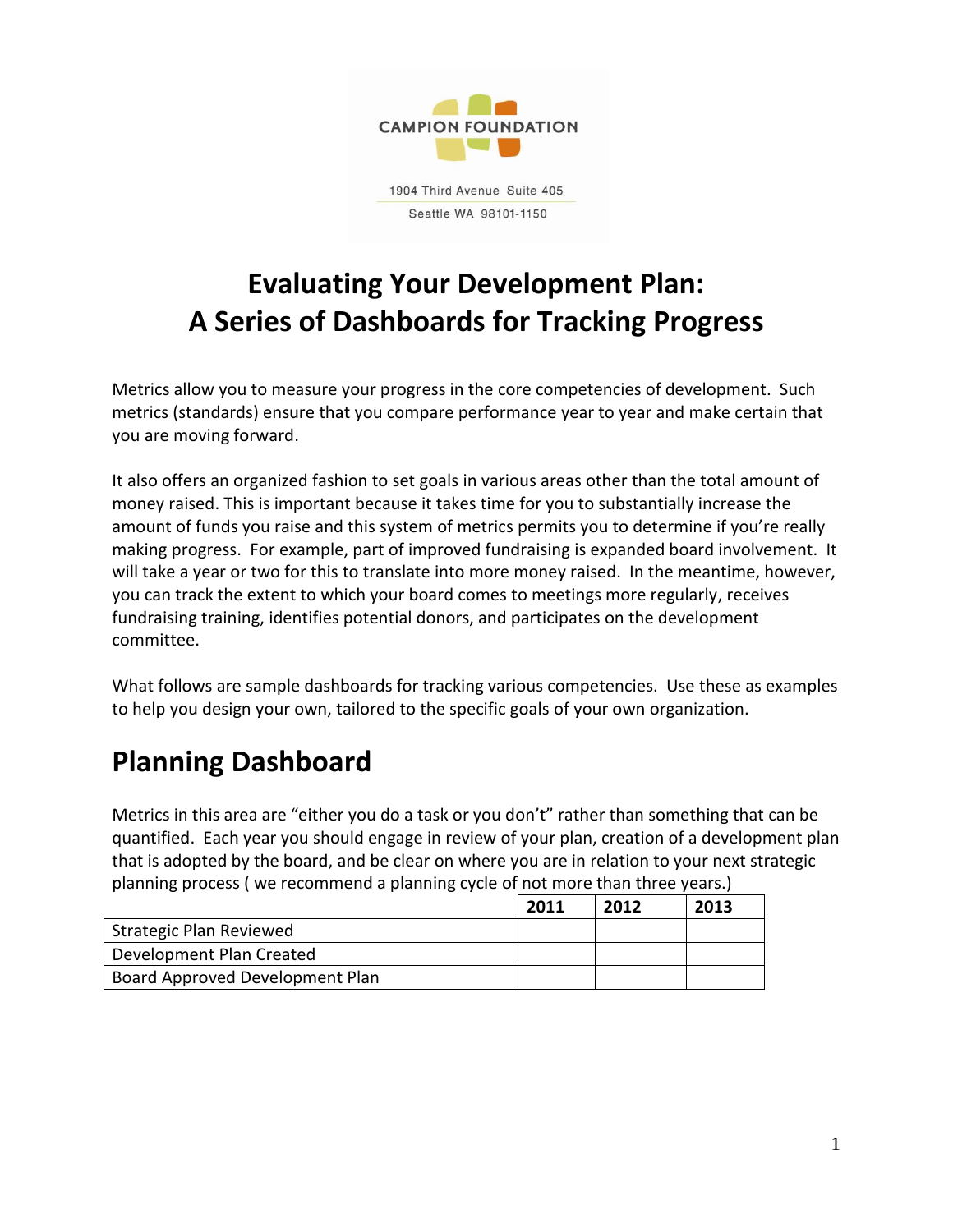## **Board Involvement Dashboard**

Board involvement is a combination of quantifiable and qualitative metrics, ranging from the board's attendance at meetings to their increased giving and willingness to solicit.

|                                                      | 2011 | 2012 | 2013 |
|------------------------------------------------------|------|------|------|
| Total Board Giving (\$ and % of board)               |      |      |      |
| # of Board Members who solicited gifts               |      |      |      |
| # of Board Members who received fundraising training |      |      |      |
| Percentage attendance at board meetings              |      |      |      |

## **Advanced Fundraising Mentality Dashboard**

A major element of success in any development program is the extent to which an advancement frame of mind permeates the entire organization. It is both difficult and simple to measure because – when it's missing – you feel it in every activity you undertake and –when you have it—your fundraising efforts become easier. How do you quantify this complex measure of success? The Advanced Mentality Dashboard suggests the following:

|                                                              | 2011 | 2012 | 2013 |
|--------------------------------------------------------------|------|------|------|
| % of Board on Development Committee                          |      |      |      |
| # of Cultivations/Solicitations by both Board & Staff        |      |      |      |
| % of Board & Staff who agree "fundraising is everyone's job" |      |      |      |
| % of Board & Staff familiar with annual case for support     |      |      |      |

#### **Development Activities**

A strong organization possesses a balanced and varied development program that avoids reliance on a single source of funds (e.g. an annual auction or luncheon, direct mail, or one or two major grants). The organization shows growth in all areas of fundraising that it uses and is always open to new opportunities. You might have several different dashboards for your development activities, depending on the size and complexity of your organization. Some examples follow:

| <b>Direct Mail Dashboard</b>      | 2011 | 2012 | 2013 |
|-----------------------------------|------|------|------|
| # of gifts / % return             |      |      |      |
| Average gift size / cost per gift |      |      |      |
| Retention rate $/$ # of new gifts |      |      |      |
| # of increased gifts              |      |      |      |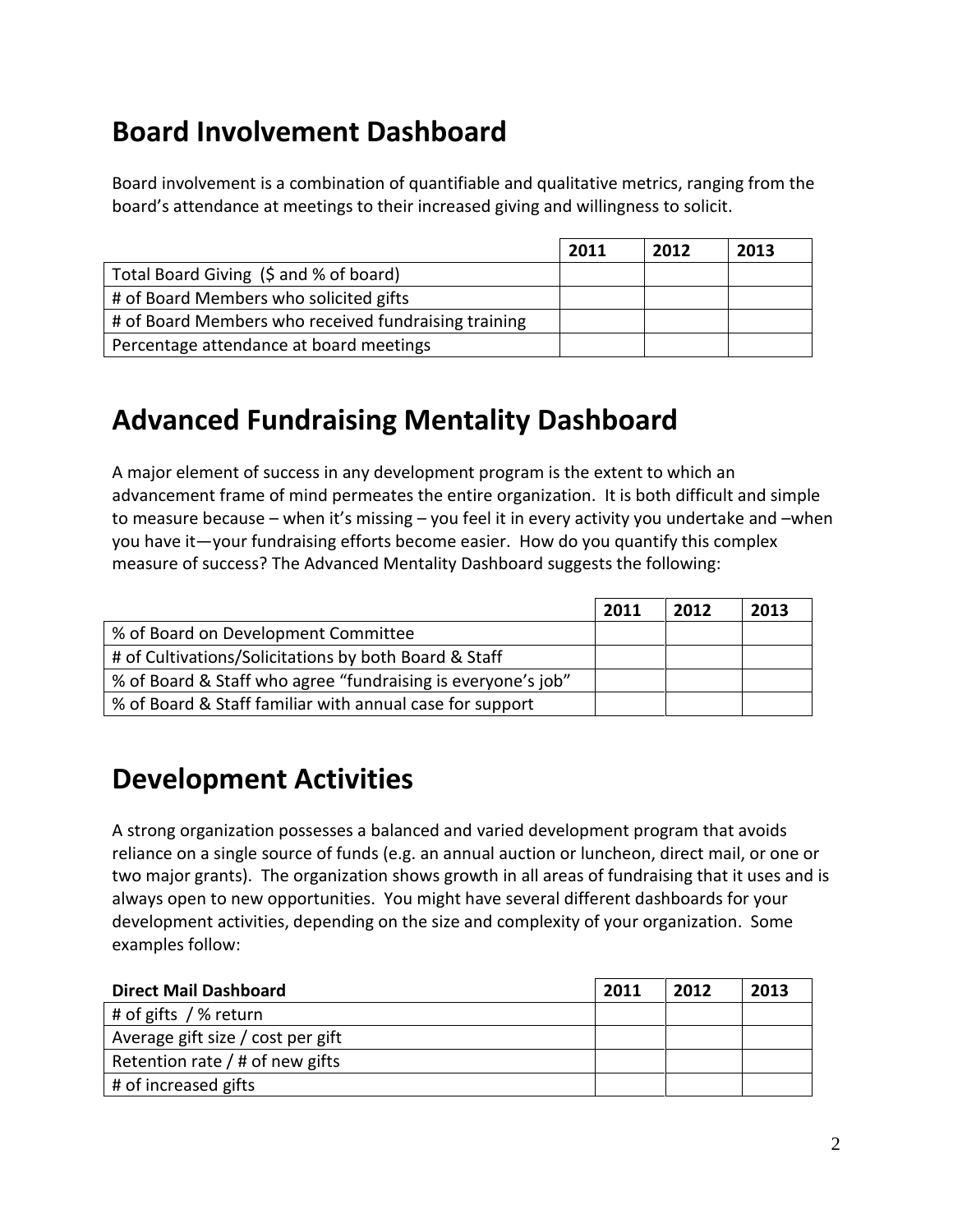| <b>Events Dashboard</b>                       | 2011 | 2012 | 2013 |
|-----------------------------------------------|------|------|------|
| # of attendees                                |      |      |      |
| Average revenue per attendee                  |      |      |      |
| Cost per \$ raised                            |      |      |      |
| # of event attendees who become annual donors |      |      |      |

| <b>Major Gifts Dashboard</b> | 2011 | 2012 | 2013 |
|------------------------------|------|------|------|
| # of Major Gifts             |      |      |      |
| Average Major Gift size      |      |      |      |
| # of new Major Donors        |      |      |      |
| Retention %                  |      |      |      |

| <b>Planned Gifts Dashboard</b>                               | 2011 | 2012 | 2013 |
|--------------------------------------------------------------|------|------|------|
| # of meetings with planned giving prospects                  |      |      |      |
| # of people reached through planned giving brochure          |      |      |      |
| Expansion of planned giving resources (ex. Estate attorneys) |      |      |      |
| # of known testamentary expectancies                         |      |      |      |
| % of Board including organization in estate planning         |      |      |      |

| <b>Corporate &amp; Foundation Gifts Dashboard</b> | 2011 | 2012 | 2013 |
|---------------------------------------------------|------|------|------|
| # of proposals submitted                          |      |      |      |
| # of personal meetings held                       |      |      |      |
| # of proposal % approved                          |      |      |      |
| Total funds raised                                |      |      |      |

## **Stewardship**

Stewardship of current donors is perhaps the greatest determinant of the success of your development efforts. You must create metrics that help you track how successfully you steward your donors and how closely you mirror the techniques discussed in Penelope Burk's "Donor Centered Fundraising."

|                                                               | 2011 | 2012 | 2013 |
|---------------------------------------------------------------|------|------|------|
| # of times you communicate with each donor w/o asking for \$! |      |      |      |
| % of communications that are personalized and/or segmented    |      |      |      |
| % of communications that are forms and/or unsegmented         |      |      |      |
| Total % of donor retention                                    |      |      |      |